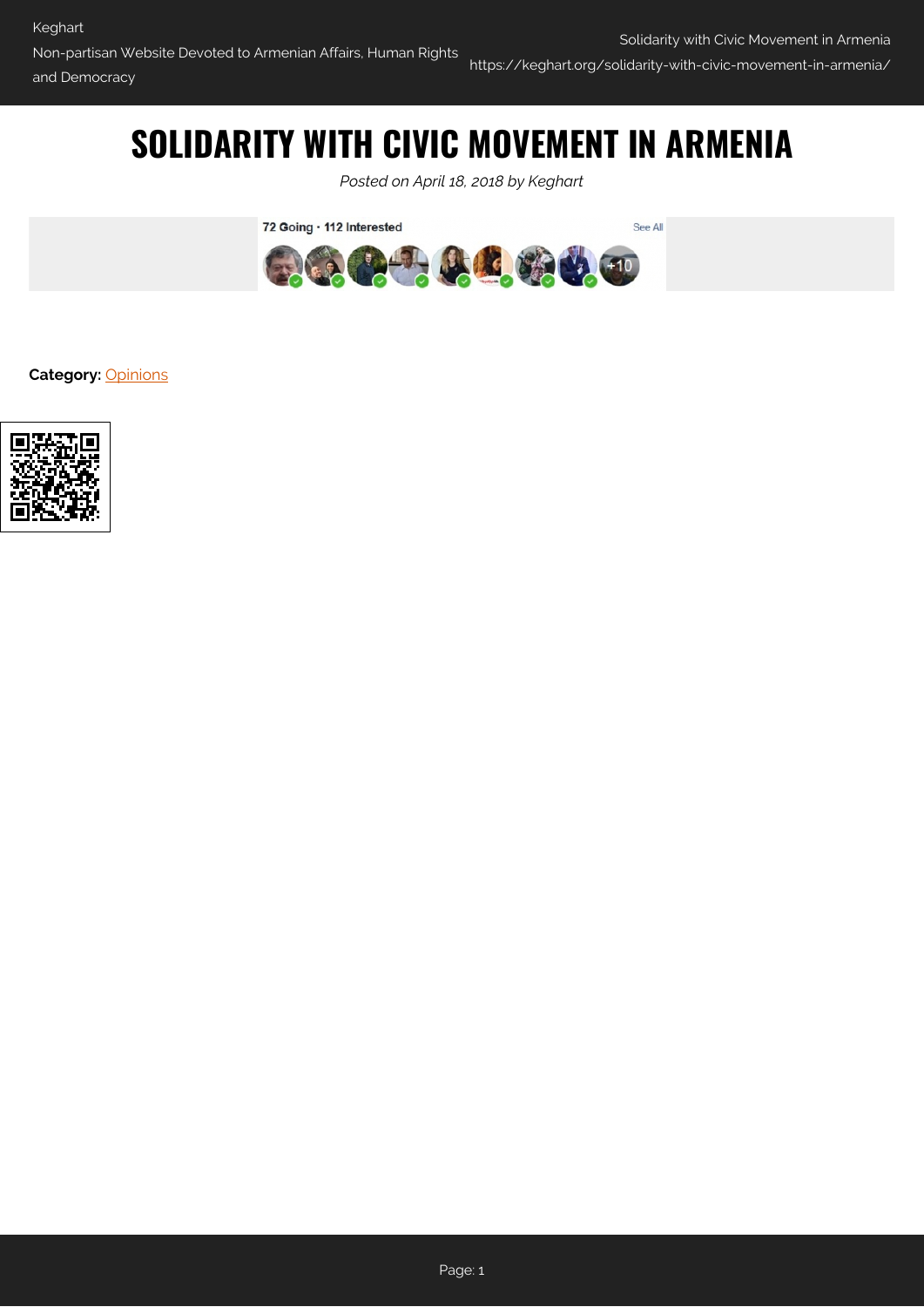Keghart

Non-partisan Website Devoted to Armenian Affairs, Human Rights and Democracy

## Dear compatriot,

Concerned Armenian Canadians will voice their solidarity with the civic movement in Armenia at **3:00 pm on Saturday, April 21, 2018**. The peaceful gathering will congregate at Queen's Park, Toronto.

- $\pmb{\times}$
- $\pmb{\times}$

If you plan to attend please click on [Facebook](https://www.facebook.com/shares/view?id=194775394471020&overlay=1¬if_id=1524183543541452¬if_t=story_reshare&ref=notif) and then click again on *GnnnupnghPugn[/Toronto's](https://www.facebook.com/shares/view?id=194775394471020&overlay=1¬if_id=1524183543541452¬if_t=story_reshare&ref=notif)* [Move](https://www.facebook.com/shares/view?id=194775394471020&overlay=1¬if_id=1524183543541452¬if_t=story_reshare&ref=notif) box to view instructions & discussions. At the time of this posting there are already 72 pledges to participate. We are confident that there will be many more attendees. Make your move!

Thank you for your attention to this historic event and for your cooperation.

Dikran Abrahamian MD

Dear compatriot,

Concerned Armenian Canadians will voice their solidarity with the civic movement in Armenia at **3:00 pm on Saturday, April 21, 2018**. The peaceful gathering will congregate at Queen's Park, Toronto.

- $\pmb{\times}$
- $\pmb{\times}$

If you plan to attend please click on **Facebook** and then click again on *GnnnupnjhPujjn[/Toronto's](https://www.facebook.com/shares/view?id=194775394471020&overlay=1¬if_id=1524183543541452¬if_t=story_reshare&ref=notif)* [Move](https://www.facebook.com/shares/view?id=194775394471020&overlay=1¬if_id=1524183543541452¬if_t=story_reshare&ref=notif) box to view instructions & discussions. At the time of this posting there are already 72 pledges to participate. We are confident that there will be many more attendees. Make your move!

Thank you for your attention to this historic event and for your cooperation.

Dikran Abrahamian MD

 $\pmb{\times}$  $\pmb{\times}$  $\pmb{\times}$